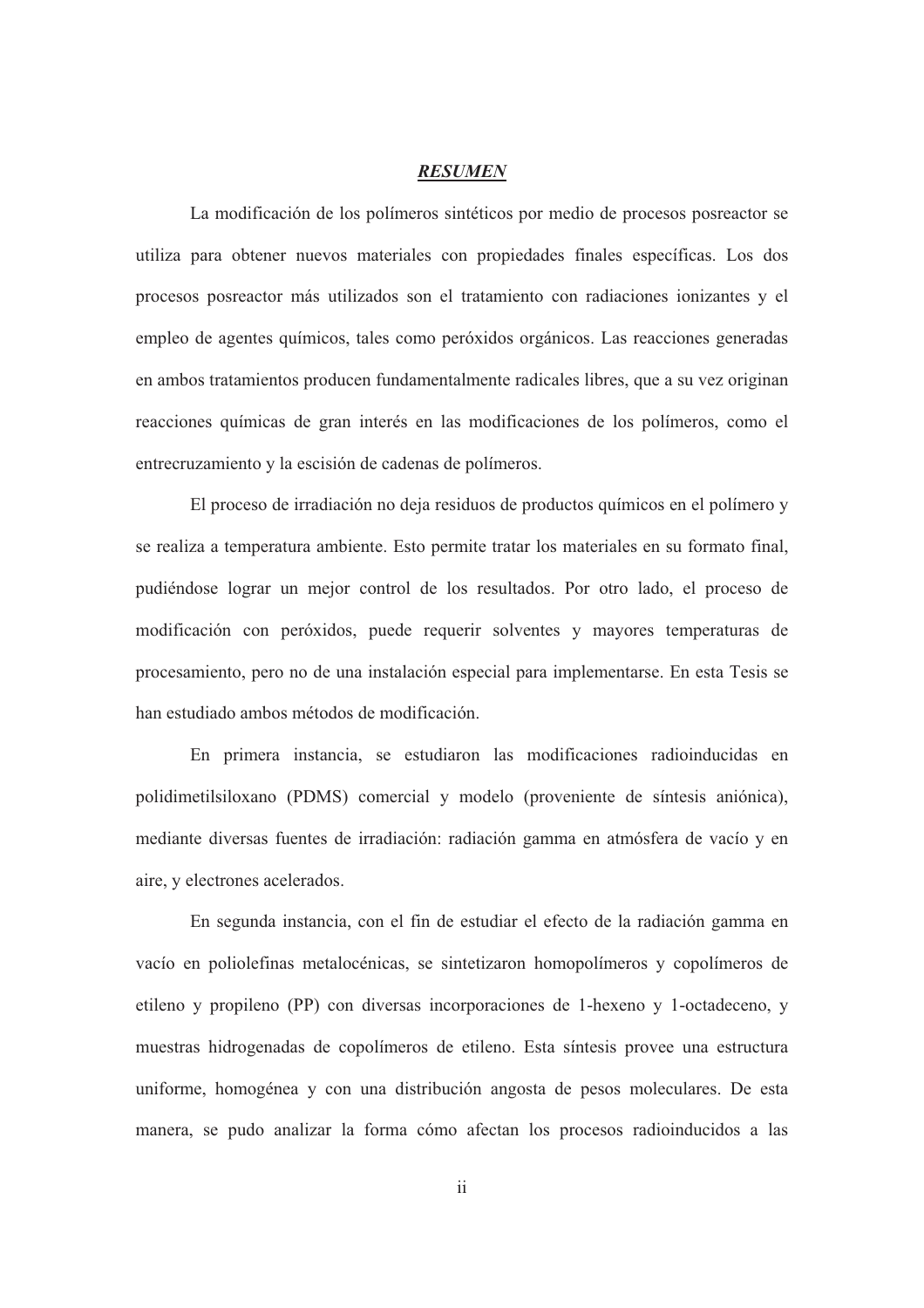poliolefinas con diferentes propiedades iniciales, en relación a sus pesos moleculares, cristalinidad y contenido de ramas a lo largo de la cadena principal.

También se realizó la modificación con 2,5 – dimetil 2,5 di(tertbutilperoxi)hexano (DBPH) de dos de estos copolímeros, con propiedades semejantes en peso molecular y cristalinidad inicial, pero con distinto largo de cadena lateral y concentración de instauraciones. Además, se comparó este proceso con el de irradiación.

Los resultados se analizaron mediante el empleo de cromatografía de exclusión por tamaños, extracción de geles, reometría, espectroscopías infrarroja y Raman, y calorimetría diferencial de barrido. Estas caracterizaciones confirmaron que en los procesos de irradiación de PDMS y en el homopolímero y los copolímeros de etileno, se logra el entrecruzamiento sin escisión significativa. Los resultados experimentales de estos polímeros irradiados fueron comparados con las predicciones teóricas de un modelo matemático. El mejor ajuste teórico de los datos experimentales de PDMS irradiado, se obtuvo cuando se tuvieron en consideración entrecruzamientos de tipo Y y H.

Para los homopolímeros y copolímeros de etileno, el proceso de entrecruzamiento no se ve afectado por el contenido de carbonos terciarios de la cadena principal. Por otro lado, se concluyó que pequeñas cantidades de vinilos terminales influyen en el avance del proceso. Además se observaron cambios en la región interfacial con la irradiación. Asimismo, se observó que el proceso de modificación química con DBPH es muy eficiente para lograr el entrecruzamiento de los copolímeros de etileno analizados, lo que indica que también es una buena opción para la modificación de las propiedades de estos materiales previo a su moldeado final. En el caso del polipropileno, la escisión fue predominante. Sin embargo, en los copolímeros de PP con 1-hexeno y 1-octadeceno se pudo destacar una significativa tendencia al entrecruzamiento.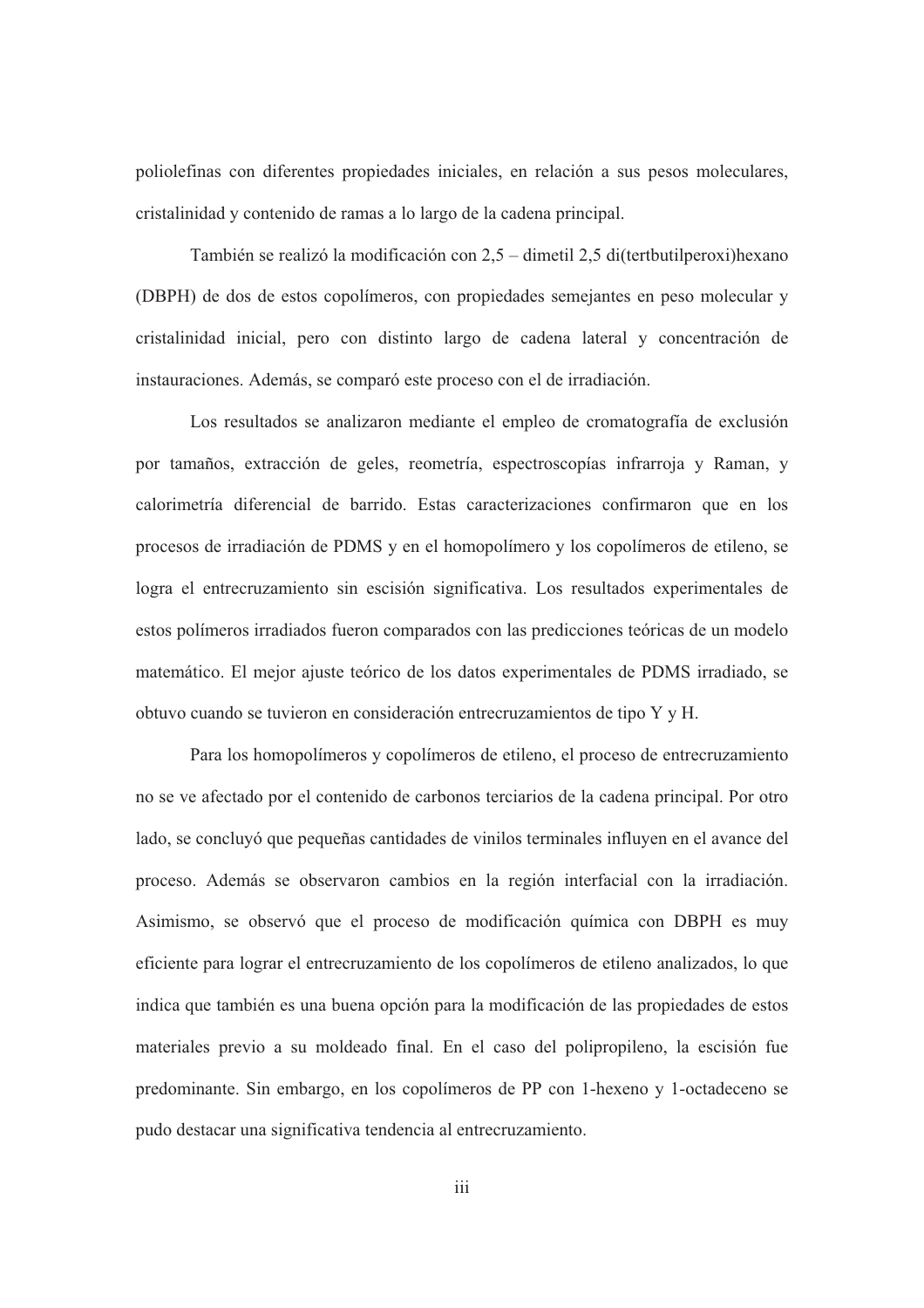## *ABSTRACT*

The modification of synthetic polymers by means of posreactor processes, is used to obtain new materials with specific final properties. The most common posreactor processes are the treatment with ionizing radiations and the modification with chemical agents, such as organic peroxides. The reactions generated in both treatments mainly produce free radicals. This in turn causes chemical reactions of great interest, such as crosslinking and scissioning of polymer chains.

The irradiation process does not leave chemical residues in the polymer and can be done at room temperature. Being able to treat the materials in their final shape, this procedure allows a better control of the final results. On the other hand, the process of modification with peroxides may require solvents and higher temperatures of treatment, but it does not need a special installation to be implemented. In this Dissertation, both methods of modification have been studied.

First, the radioinduced modifications in commercial and model (from anionic synthesis) polydimethylsiloxane (PDMS), were studied with different sources of radiation: gamma irradiation in vacuum and in air, and electron beam. Afterwards, the effects of vacuum gamma radiation on metallocenic polyolefines: homopolymers and copolymers of ethylene and propylene with different incorporations of 1-hexene and 1 octadecene were studied. The polymers were obtained by metallocenic synthesis which provides a uniform, homogeneous structure and low molecular weight distribution.

The modification with 2,5 – dimethyl 2,5 di(tertbutylperoxy)hexane (DBPH) was also performed, on two of those copolymers, with similar molecular weight and cristallinty, but with different side chain length and concentration of end vinyl groups.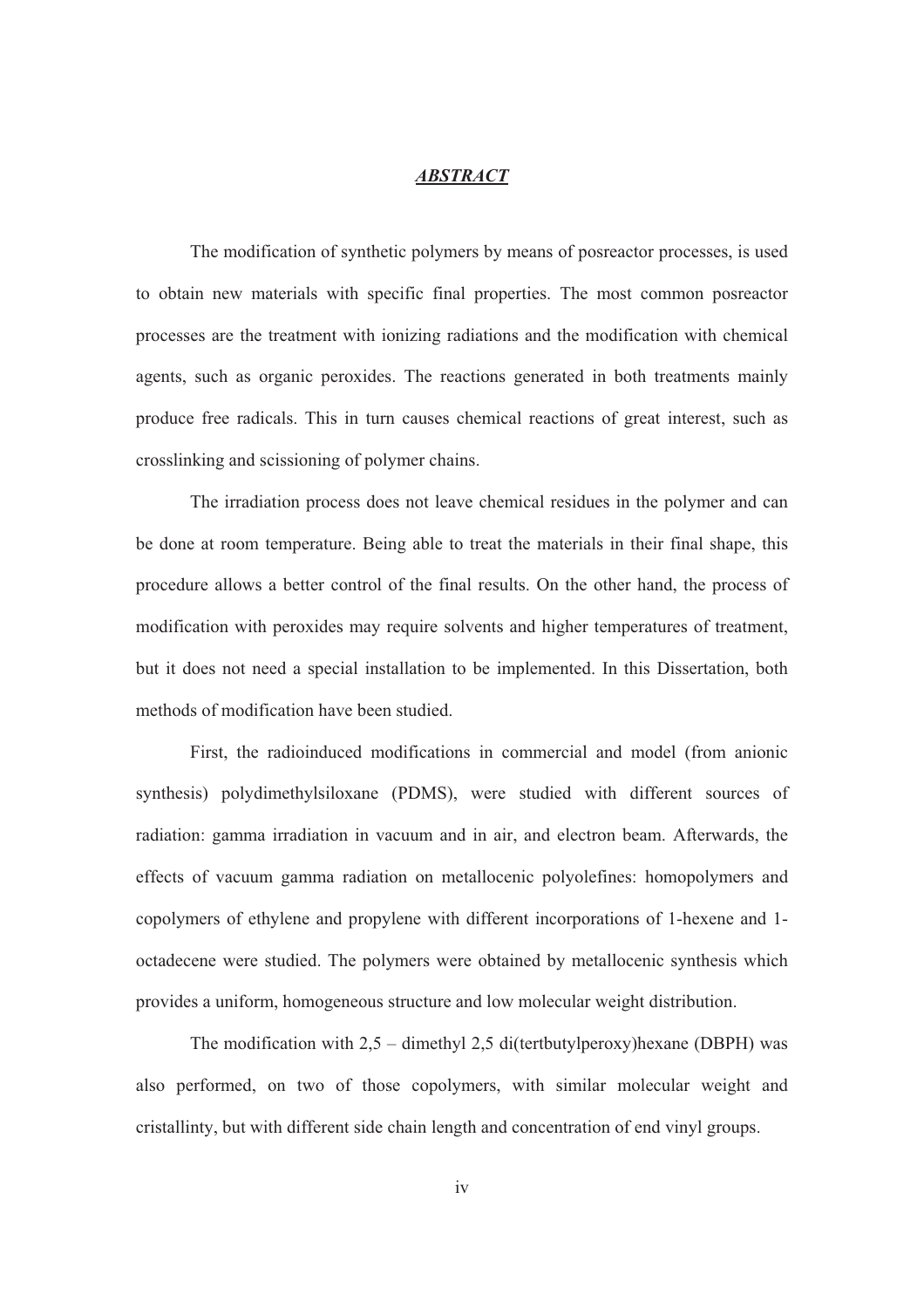The modified polymers were analysed with different techniques like size exclusion chromatography, gel extraction, rheometry, infra-red and Raman spectroscopies, and differential scanning calorimetry. These characterizations confirmed that in the irradiation processes of PDMS and ethylene homopolymer and copolymers, the crosslinking is achieved without significant scission. The experimental results were compared with the predictions of a mathematical model. The best theoretical adjustment of experimental data of these irradiated polymers, was obtained when Y and H crosslinking were considered.

For ethylene homolymer and copolymers, the crosslinking process was not affected by the tertiary carbon content of the main chain. Furthermore, it was concluded that small quantities of terminal vinyl insaturations influence the advance of the process. Also, changes were observed in the interfacial region, with the irradiation. On the other hand, it was observed that the chemical modification process with DBPH is very efficient to crosslink the ethylene copolymers analysed. This indicates that it is also a good option for the modification of the properties of these materials before their final processing. In the case of polypropylene, scission was predominant. Nevertheless, in the copolymers of PP with 1-hexene and 1-octadecene, a significant tendency to crosslinking was observed.